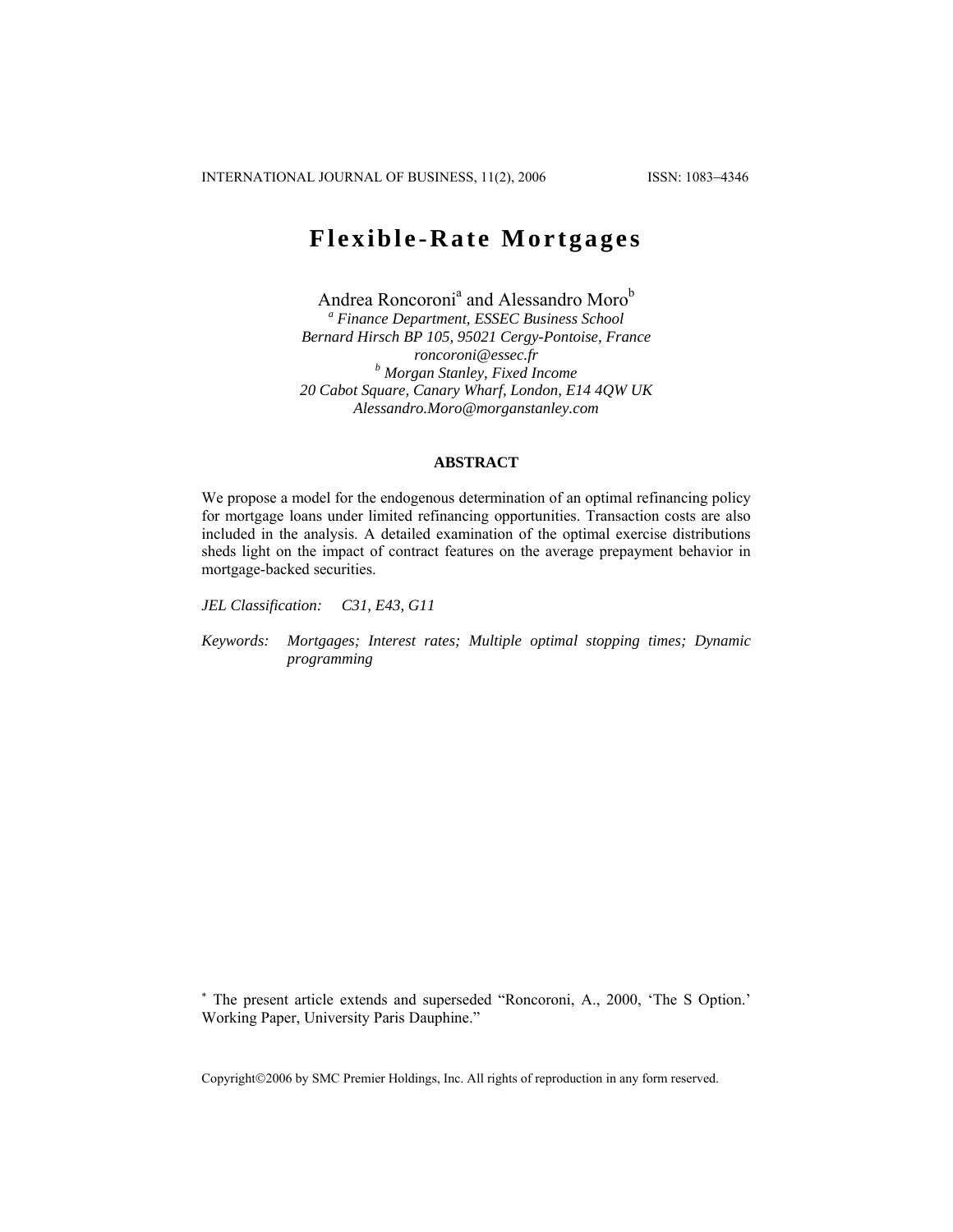## **I. INTRODUCTION**

A mortgage is a loan secured on real estate. The borrowed amount, named principal, is repaid along a time horizon through installments. These payments are usually computed pro-rata temporis, meaning that each cash flow splits in two components: a first component represents a portion of the outstanding balance; a second component is the interest accrued since the last payment. This scheme guarantees that the loan is totally repaid by the end of the contract. Most of the residential mortgage loans offered to retail investors are expected to amortize through a French amortization scheme consisting of constant installments, usually paid off on either a monthly or quarterly basis.

In the U.S. market, the vast majority of mortgages are collected into pools managed by government-sponsored agencies. These institutions issue securitized notes backed by the cash flows generated by a specific pool of mortgages and sell these assets, known as mortgage-backed securities (MBS), to private investors, generally large investment funds, either directly of through dealers.

In principle, the value of an MBS is the value of a long-term annuity with fixed maturity. However, the borrower is allowed to pre-pay his debt back any time before the legal maturity of the loan. Prepayment may occur due to either exogenous reasons such as moving or any other personal issue, or endogenous reasons typically linked to the mortgagor's ability to enter a new mortgage at more favorable rate conditions. This usually occurs as market lending rates decrease and the borrower has the opportunity to get profit from such circumstances. In practice, market rates may fall and the standing mortgage is still continued. This is the case of a mortgagor whose credit status has deteriorated and who is thus required to have a greater spread over the market lending rate. Transaction fees applying to a mortgage prepayment constitute a further incentive to continuing the standing contract while market rates decrease. In actuality, an MBS can be seen as a long position in a fixed-maturity annuity and a short position in a compound American-style call option.

The literature on the valuation of MBS's splits into two distinct frameworks. Early works by Dunn and McConnell (1981a, b) and Brennan and Schwartz (1985) propose a rational model explaining how a mortgage borrower chooses to refinance his loan. They determine the fair value of an MBS by applying contingent claim valuation to the portfolio consisting of a long annuity and a short American-style option under the hypothesis that the option value is maximized. Notice that this is equivalent to assuming that the mortgagor minimizes the value of his standing mortgage position.

A second framework for valuing MBS's builds on the econometric identification of the prepayment behavior from historical data. Models within this setting have been proposed by Schwartz and Torous (1989, 1992) and Boudoukh et al. (1997) and now constitute the standard market practice for valuing MBS's. This setting suffers from a major drawback: they perform quite badly in out-of-sample predictions. This is mainly due to a strong dependence on market conditions producing the historical data on which econometric analysis is conducted. Stanton (1995) develops an alternative model combining elements from the econometric and the rational prepayment approaches.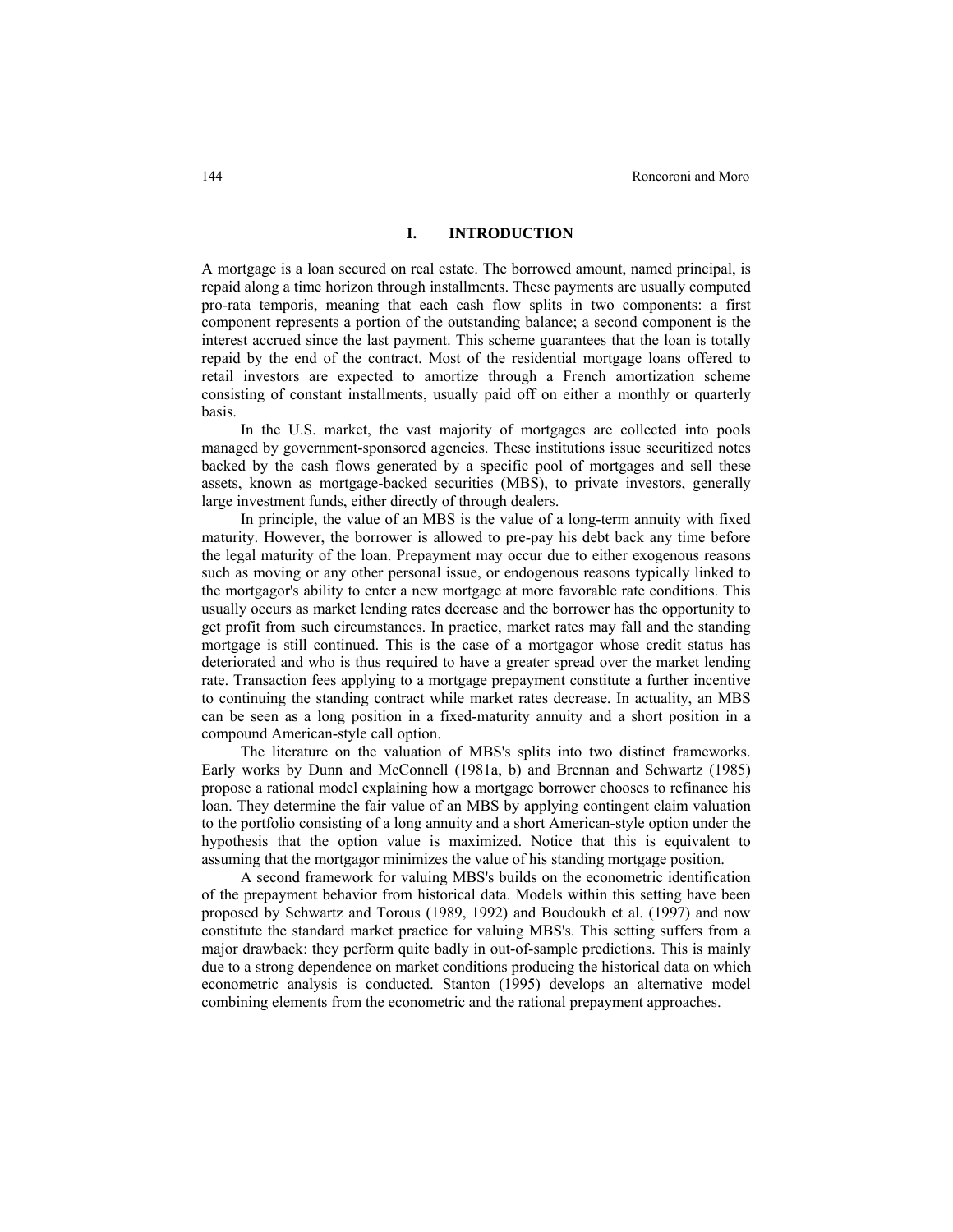The present work considers the mortgage refinancing problem as seen from the mortgagors' viewpoint, much in the spirit of the first line of research mentioned above. We determine the optimal prepayment rule for a borrower minimizing the value of his mortgage position by choosing when the mortgage is to be refinanced. Following the theoretical framework introduced in Roncoroni (2000), we add a constraint on the number of refinancing options. This feature accommodates the possibility that the lender gives the borrower the option to refinance his mortgage internally at smaller additional costs than the ones presented upon repaying the principal and entering into a new mortgage with another lender (e.g., transaction costs and credit spread variations). This option represents a way to attract the customer's fidelity to the lending institution and let it save all costs required to search for alternative investment opportunities. The optimal recursive determination of prepayment policies has recently been investigated by Longstaff (2002), Gocharov and Pliska (2003) and Kalotay, Yang, and Fabozzi (2006) under unconstrained refinancing opportunities.

We suppose that refinancing is subject to small fees or transaction costs. For simplicity we focus on refinancing decisions exclusively steered by better market conditions for the borrower. The inclusion of exogenous elements driving the refinancing policy does not pose any particular problem to the proposed setting. It suffices to allow the time horizon to be dependent on the occurrence of the random events triggering the contract expiration. The number N of refinancing opportunities over the time horizon is fixed at the outset. At each point in time the mortgagor sets the debt rate to either the current rate or to newly available floating lending rate. Over the contract lifetime, this option can be exercised N times at most.

From a financial viewpoint, the mortgagor's decision problem takes the form of a multiple compound American-style option. This allows us to use stochastic dynamic programming methods to tackle the determination of the optimal prepayment policy defined as the one minimizing the value of the contract.

The paper is organized as follows. Section 2 describes the contract feature of fixed-rate and floating rate mortgages under limited refinancing options. Section 3 details the solution methodology and extends the analysis to the case including transaction costs. Section 4 illustrates empirical results obtained by performing experiments under alternative scenarios. A final section presents a few concluding remarks.

#### **II. THE MODEL**

#### **A. Fixed-Rate Mortgage**

We consider a finite time horizon  $T_{0,T}=(0,1,...,T)$ . At time 0, an individual borrows 1 Euro. This generates a balance due  $B(0)=1$ . The borrower is required to pay back this amount together with interest over the horizon according to a constant installment scheme. For each period  $[t-1,t]$  an interest  $I(t-1)$  is calculated on the outstanding balance  $B(t-1)$  at a rate equal to r(t–1). The outstanding exposure  $B'(t-1)$  of the debtor over the period  $[t-1,t]$  is defined by the due interest  $I(t-1)$  plus the standing balance  $B(t-1)$ . At the end of the period, i.e., at time t, the borrower pays a fraction f(t) which is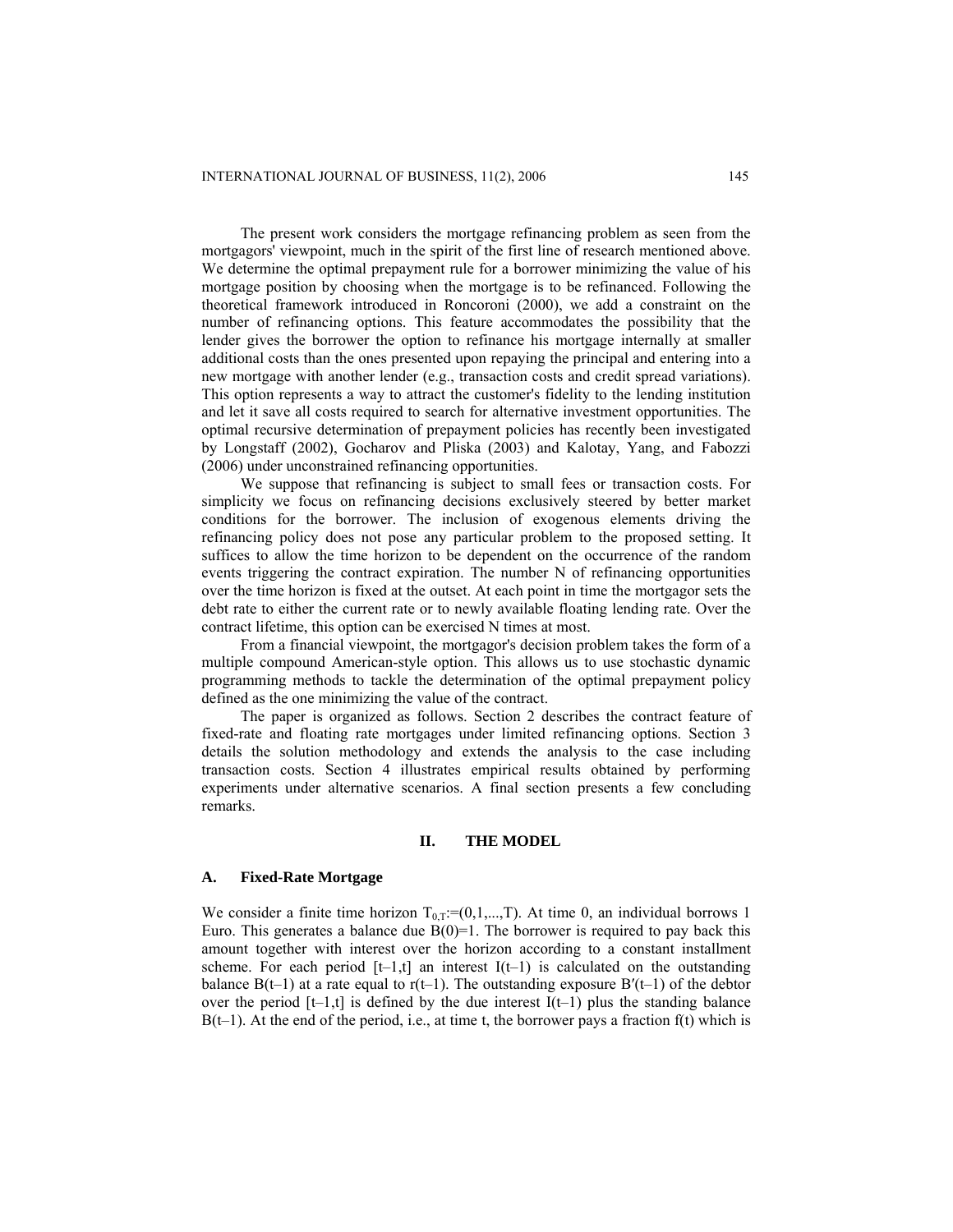written down in relation to the standing exposure  $B'(t-1)$ . This number is computed as a proportion of the residual contract lifetime, namely  $f(t) = 1/(T-(t-1))$ . Let us denote this payment by  $P(t-1)$ . The explicit dependence on the starting day  $t-1$  of the period underlines that this amount is set at this time, though paid off at the end of the period. After performing this payment, the new outstanding balance for the debtor becomes  $B(t) = B'(t-1) - P(t-1)$ . Table 1 summarizes the steps involved in this payment scheme. It is clear that the new balance due depends on the initial balance and on the debt rate process  $r = (r(t), t=0, ..., T-1)$ . Since by hypothesis the initial debt position is  $B(0)=1$ , the only exogenous ingredient is the debt rate process r.

| <b>Ouantity</b>                   | Symbol    | Formula                |
|-----------------------------------|-----------|------------------------|
| Standing debt balance at $t - 1$  | $B(t-1)$  | given by induction     |
| Debt rate for period $[t - 1, t]$ | $r(t-1)$  | Random                 |
| Interest accrued on $[t - 1, t]$  | I $(t-1)$ | $r(t-1) \times B(t-1)$ |
| Standing exposure on $[t - 1, t]$ | $B'(t-1)$ | $I(t-1) + B(t-1)$      |
| Constant installment coefficient  | f(t)      | $1/(T-(t-1))$          |
| Payment to lender at time t       | $P(t-1)$  | $f(t) \times B'(t-1)$  |
| Standing debt balance at time t   | B(t)      | $B'(t-1) - P(t-1)$     |

**Table 1** The amortization scheme

Notice that the borrowed capital is totally repaid by the end of the time horizon, i.e.,  $B(T) = 0$ . This can be proved by showing that the last payment  $P(T-1)$  matches the standing balance at time T–1:

$$
P(T-1) = B'(T-1)/(T-(T-1)) = B'(T-1).
$$

The *cost to go* associated to a given debt rate process r is defined as the sum of all cash flows stemming from the payment scheme just described, i.e.,  $\sum_{t=0}^{T-1} P(t)$ . We now move to the description of the debt rate process r.

#### **B. Flexible-Rate Mortgage**

Let us assume that the market quotes an interest rate R and suppose this number follows a time-homogeneous Markov chain  $R=(R(t),t=0,...,T)$  with finite state space  $S = {s_{min} + k\Delta s, k = 0, 1, ..., K}$ . Here the minimum rate  $s_{min}$ , the interest lag  $\Delta s$  and the cardinality K+1 are all fixed. Let  $S' = \{s_{\min} + k\Delta s, k = 1, ..., K - 1\}$ . The transition probabilities of the process R are assigned as follows: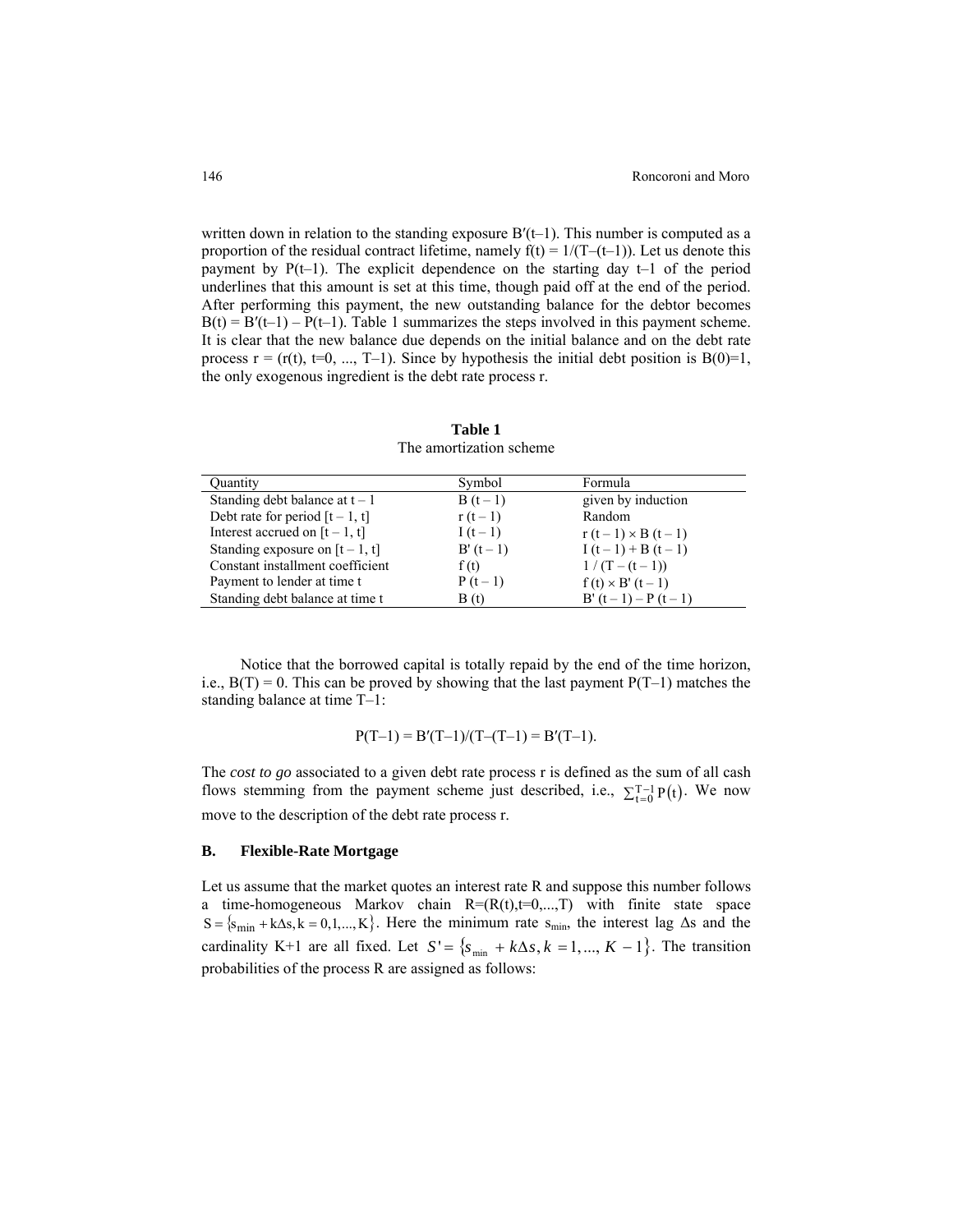$\epsilon$ 

$$
p(x, y) = \begin{cases} \frac{1}{3} & \text{if } (x, y) \in S \times \{x, x \pm \Delta s\}, \\ \frac{1}{2} & \text{if } (x, y) \in \{S_{\min}\} \times \{S_{\min}, S_{\min} + \Delta s\} \cup \{S_{\max}\} \times \{S_{\max}, S_{\max} - \Delta s\}, \\ 0 & \text{otherwise.} \end{cases}
$$
(1)

This function, coupled with an initial market rate R(0), induces a probability measure  $P_{R(0)}$  on the path space  $S^{T+1}$ .

Turning to the debt rate process r, we suppose its initial value  $r(0)$  matches the market rate  $R(0)$  at the same time. At any date t, the debtor is faced with the choice of continuing the mortgage at the standing debt rate  $r(t-1)$  or to repay the entire due capital by using the proceeds from entering a new mortgage at the currently available conditions expressed by the prevailing market rate  $R(t)$ . In this case, we say that the mortgage has been "refinanced".

We study the case where this option can be exercised a maximum number N of times over the horizon  $(0,...,T-1)$ . If N is equal to the number  $T-1$  of setting times, the optimal strategy for the borrower is trivial: he exercises the option each time the market rate R goes down. Consequently, we suppose that the number N of refinancing opportunities is strictly smaller than the number of dates. Table 2 indicates the input parameters and dynamic processes defining the contract provisions.

| <b>Ouantity</b>      | Symbol     | Formula                          |
|----------------------|------------|----------------------------------|
| Time horizon         | $T_{0, T}$ | $\{0,1,,T\}$                     |
| Market rate range    | S          | ${s_{\min}}+k\Delta s, k=0,1,,K$ |
| Initial market rate  | R(0)       | Given                            |
| Market rate dynamics | R          | $(R(t), t=0,,T) \sim (1)$        |
| Number of options    | n(0)       | N < T                            |
| Initial debt rate    | r(0)       | R(0)                             |
| Balance due          | B(0)       |                                  |

**Table 2** Input variables and parameters

Turning to the mortgage refinancing decision, this can be described by a process  $\alpha$  specifying at each time t=0,...,T-1 whether the mortgagor continues his position at the standing conditions ( $\alpha = 0$ ) or, if possible, refinances his debt ( $\alpha = 1$ ). The control process is described in Table 3.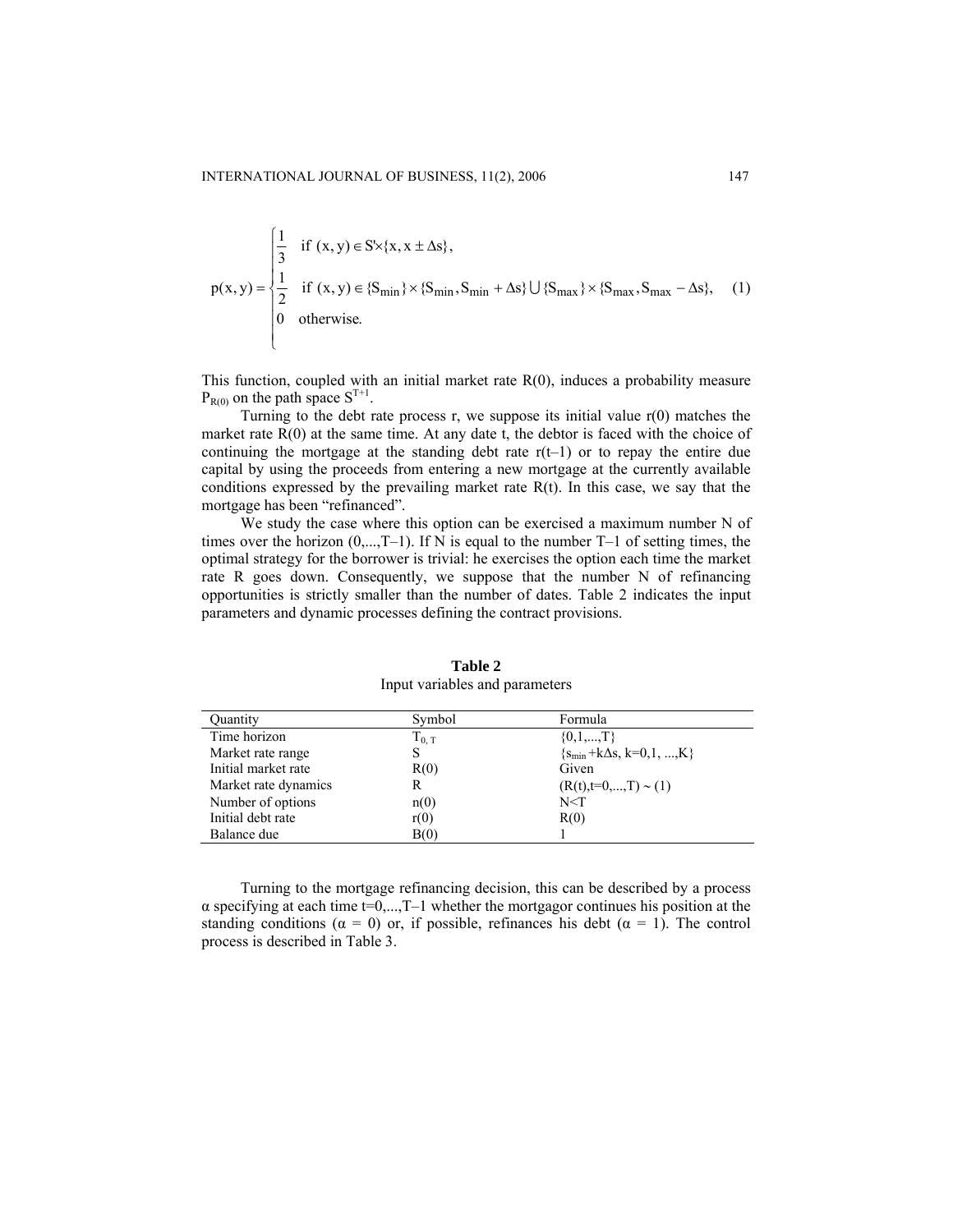Of course, the chosen control policy affects the state variables dynamics featuring the borrower's position over time. These variables are as follows: 1) the number  $n^{\alpha}(t)$  of available refinancing opportunities left for future exercise; 2) the current interest rate  $r^{\alpha}(t)$ ; 3) the installment cash flow  $P^{\alpha}(t)$  for the current period; 4) the resulting outstanding balance  $B^{\alpha}(t)$ . Table 4 reports all processes subject to a control. It is clear that choosing to refinance or not at a given time t has an effect on  $n^{\alpha}$  (t+1) and  $r^{\alpha}$  (t+1).

|                          | Control variables |                                                                                                |
|--------------------------|-------------------|------------------------------------------------------------------------------------------------|
| <b>Ouantity</b>          | Symbol            | Formula                                                                                        |
| Control policy process   | α                 |                                                                                                |
| Control policy domain    | $D(\alpha(t))$    | ( $\alpha$ (t), t=0, , T - 1)<br>{{0,1} if $\sum_{i=1}^{t} \alpha(i) < n(0)$<br>{{0} otherwise |
| Control policy at time t | $\alpha(t)$       | [0 (cont.)<br> 1 (refin.)                                                                      |

**Table 3** 

| Table 4           |  |
|-------------------|--|
| Controlled system |  |

| Ouantity                       | Symbol                | Formula                                                                                                      |
|--------------------------------|-----------------------|--------------------------------------------------------------------------------------------------------------|
| Refinancing options process    | $n^{\alpha}$          | $(n^{\alpha}(t), t=0,,T-1)$                                                                                  |
| Refinancing opportunities at t | $n^{\alpha}(t)$       |                                                                                                              |
| Controlled debt rate process   | $\mathbf{r}^{\alpha}$ | $(r^{\alpha}, t=0,,T-1)$                                                                                     |
| Debt rate at time t            | $r^{\alpha}(t)$       |                                                                                                              |
|                                |                       | $\begin{cases} R(t), \text{if } \alpha(t) = 1 \\ r^{\alpha(t-1)}(t-1), \text{if } \alpha(t) = 0 \end{cases}$ |
| Pro-rata payment process       | $\mathbf{p}^{\alpha}$ | $(P^{\alpha}(t), t=0,,T-1)$                                                                                  |
| Standing debt balance process  | $\mathbf{R}^{\alpha}$ | $(B^{\alpha}(t), t=0, , T-1)$                                                                                |

## **Table 5**

Debt process

| $B^{\alpha}(t)$                                                     | Outstanding debt balance at time t     |
|---------------------------------------------------------------------|----------------------------------------|
| $B'(t) = B^{\alpha}(t) \left( 1 + \frac{r^{\alpha}(t)}{52} \right)$ | Capital plus interest on $[t, t+1]$    |
| $P^{\alpha}(t) = \frac{B'(t)}{T-t}$                                 | Pro-rata payment for $[t,t+1]$         |
| $B^{\alpha} (t + 1) = B'(t) - P^{\alpha} (t)$                       | Outstanding debt balance at time $t+1$ |
|                                                                     |                                        |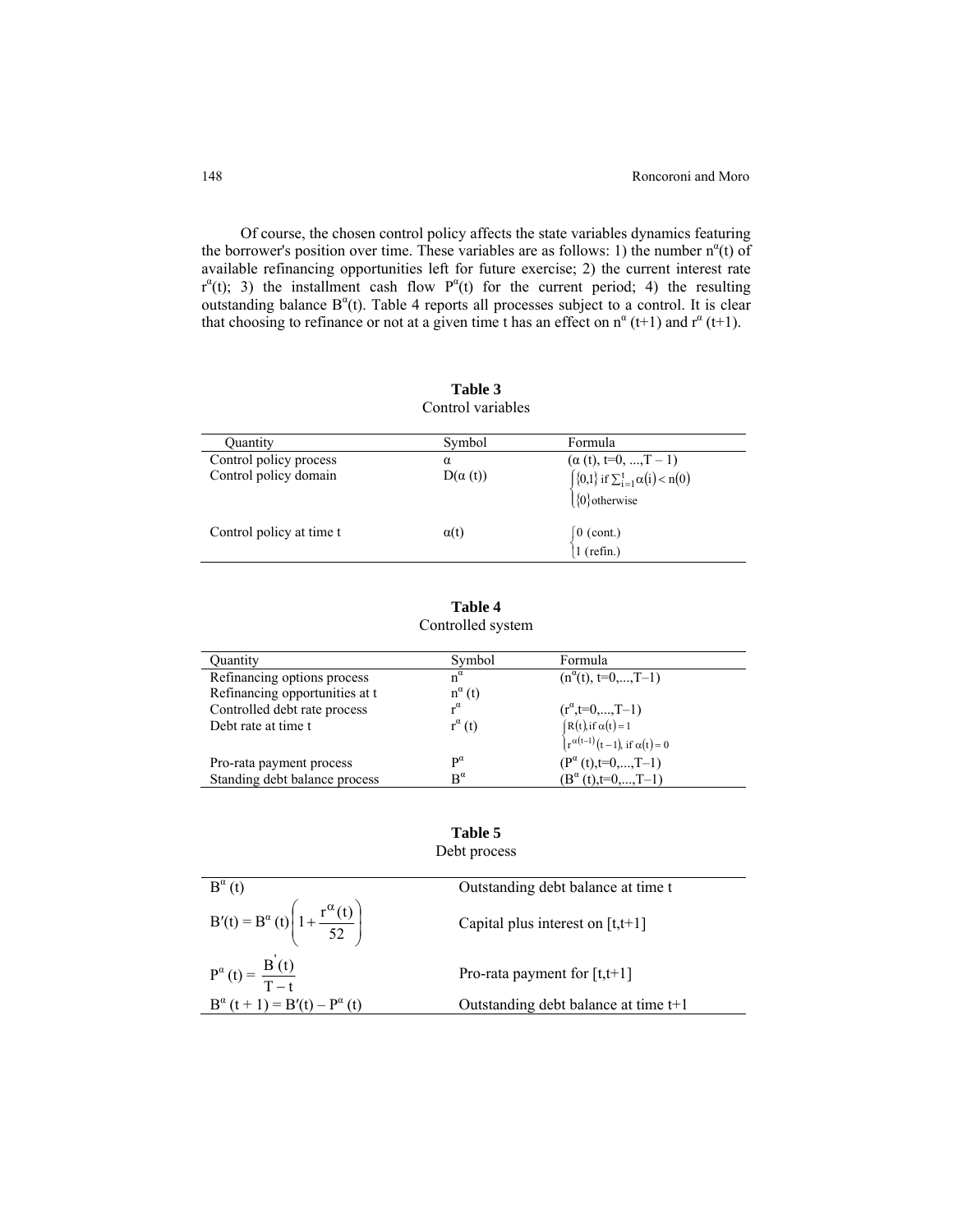The link to the other two quantities is clarified in Table 5. The borrower wishes to select a control policy that minimizes the cost associated with the entire repayment stream  $(P^{\alpha}(t), t=0,...,T-1)$ . For the purpose of illustrating this issue, we consider the sum of all these payments as a measure of this cost. Notice that we do not consider discounting for evaluation purposes.

The problem is qualified as follows:

$$
\min_{\alpha \in A} E\left(\sum_{j=0}^{T-1} P^{\alpha}(j)\right),\tag{2}
$$

where A denotes the class of admissible control policies  $\alpha = {\alpha_0, ..., \alpha_{T-1}}$  determining the controlled payment process  $(P^{\alpha}(t), 0 \le t < T)^{1}$ .

We note that any control policy  $\alpha$  defines a multivariate stopping rule  $(\tau_1, ..., \tau_n)$  $(n \leq N)$  which is recursively defined by

$$
\tau_1 = \inf \{ t \ge 0 : \alpha (t) = 1 \},
$$
  
\n
$$
\tau_{k+1} = \inf \{ t > \tau_k : \alpha (t) = 1 \}.
$$

Our task is to build a model for describing the financial structure illustrated above, then provide an algorithm delivering the minimum value in (2), and finally determine the corresponding optimal control policy  $\alpha^*=(\alpha^*(0), \ldots, \alpha^*(T-1))$ . This latter is equivalent to the multivariate optimal stopping rule  $\left(\tau_1^*,...,\tau_N^*\right)$ . We end this section by deriving an expression for the time t+1 outstanding balance in terms of the adopted control policy and the debt level recorded one time-step before:

$$
B(t+1) = B^{'}(t) - P(t) = B^{'}(t) - \frac{B^{'}(t)}{T-t} = c(r^{\alpha(t)}(t))B(t)T(t)
$$

where  $c(x)=1+x/52$  denotes the accrual factor corresponding to rate x and T (t) is the *pro-rata* coefficient defined by  $1 - 1/(T - t)$ .

#### **III. Optimal Exercise Policy**

## **A. Markov Control Policies**

Recall that the state variable of a Markov control problem is defined as the information upon which the control policy is chosen at any time. More precisely, this is the set of observable variables upon which α(t) can be determined at a given point in time.

We observe that the time t standing balance  $B(t)$  and debt rate  $r(t)$  fully determine both the updated capital-plus-interest  $B'(t)$  and the constant payments  $P(t)$ , which in turn goes into the objective functional (2). Since the target is affected by both B(t) and r(t), the time t control  $\alpha(t)$  should depend on these variables. The dependence on B(t) is straightforward. If any refinancing opportunity is still available, i.e.,  $0 \le n(t) \le N$ , then the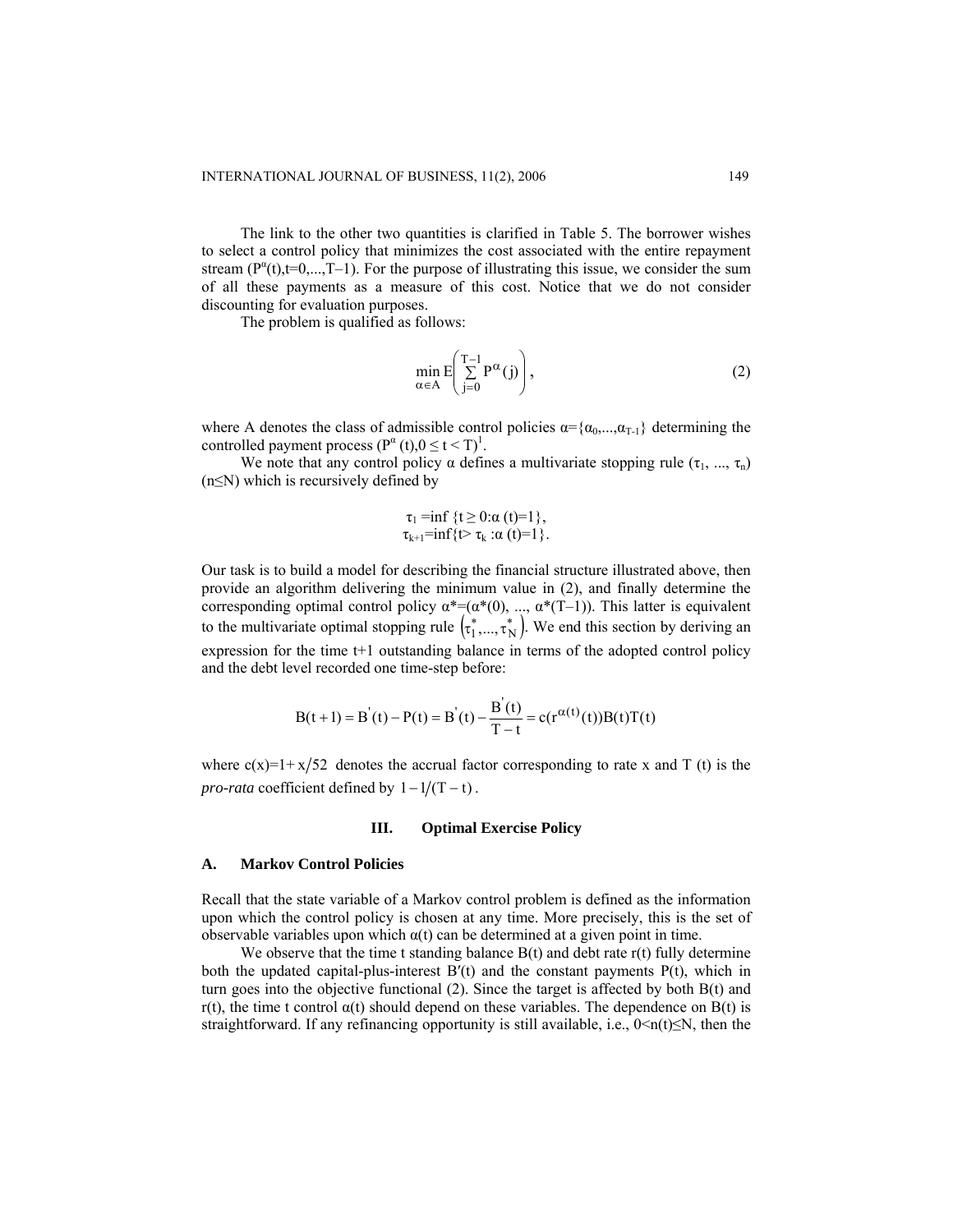debt rate is set to the best performing one between its previous value  $r(t-1)$  and the current market rate  $R(t)$  observed in the market place at the same time. If instead all refinancing options have already been exercised, i.e.,  $n(t)=0$ , then the new current debt rate r(t) must agree with its previous value  $r(t-1)$ . In general,  $r(t)$ , and thus a Markov control policy  $\alpha(t)$ , depends on the triplet  $(R(t), r(t-1), n(t))$ .

These considerations lead to consider control policies whose time t value depends on the outstanding balance  $B(t)$ , the market rate  $R(t)$ , the one-period-ahead debt rate  $r(t-1)$  and number  $n(t)$  of available refinancing options:

$$
\alpha(t) = F(t, B(t), R(t), r(t-1), n(t)))
$$
\n(3)

If B, R, r, n represent possible values taken by B(t), R(t), r(t), and n(t), respectively, the 4-uple (B,R,r,n) is a candidate state variable.

We adopt the dynamic programming principle for the purpose of computing the value function and the optimal exercise policy over the contract lifetime. Since the state variable B(t) is continuous, a direct application of this principle is prevented. However, the value function is homogeneous of degree one in this variable and the value function can be written as

$$
V(t, (y, x, r, n)) = y \times V^*(t, (x, r, n))
$$
\n(4)

We refer to  $V^*$  as the Unitary Value Function because it represents the value function per unit of outstanding balance. Since y is non-negative, the optimal policy for V coincides with the optimal policy for V\*. As a consequence, admissible stopping rules are independent of y. We therefore consider control variables of the form

$$
\alpha(t) = F(t, (R(t), r(t-1), n(t)))\tag{5}
$$

The control variable so defined is  $F_t$ -measurable, implying that the control policy (5) is admissible. The state variable of our problem is the triple  $(R,r,n)$  defined on a subset of  $X = S \times S \times \{0,...,N\}$ . For instance, if t=1, r∈{r<sub>0</sub>,r<sub>0</sub>+∆s,r<sub>0</sub>-∆s}⊂S. It turns out that the loss in terms of computational complexity for restricting numerical calculations to the exact domain of the state variable highly overcomes the gain resulting from reducing the number of computations. Consequently, we decide to skip considering the domain constraints while performing the optimization algorithm and compute the value function over the entire domain X.

## **B. Dynamic Programming Algorithm**

Having identified the state variable, we now turn to the recursive computation of the value function V\* and the determination of the optimal refinancing strategy consisting of an N-uple of T-valued strictly increasing stopping times.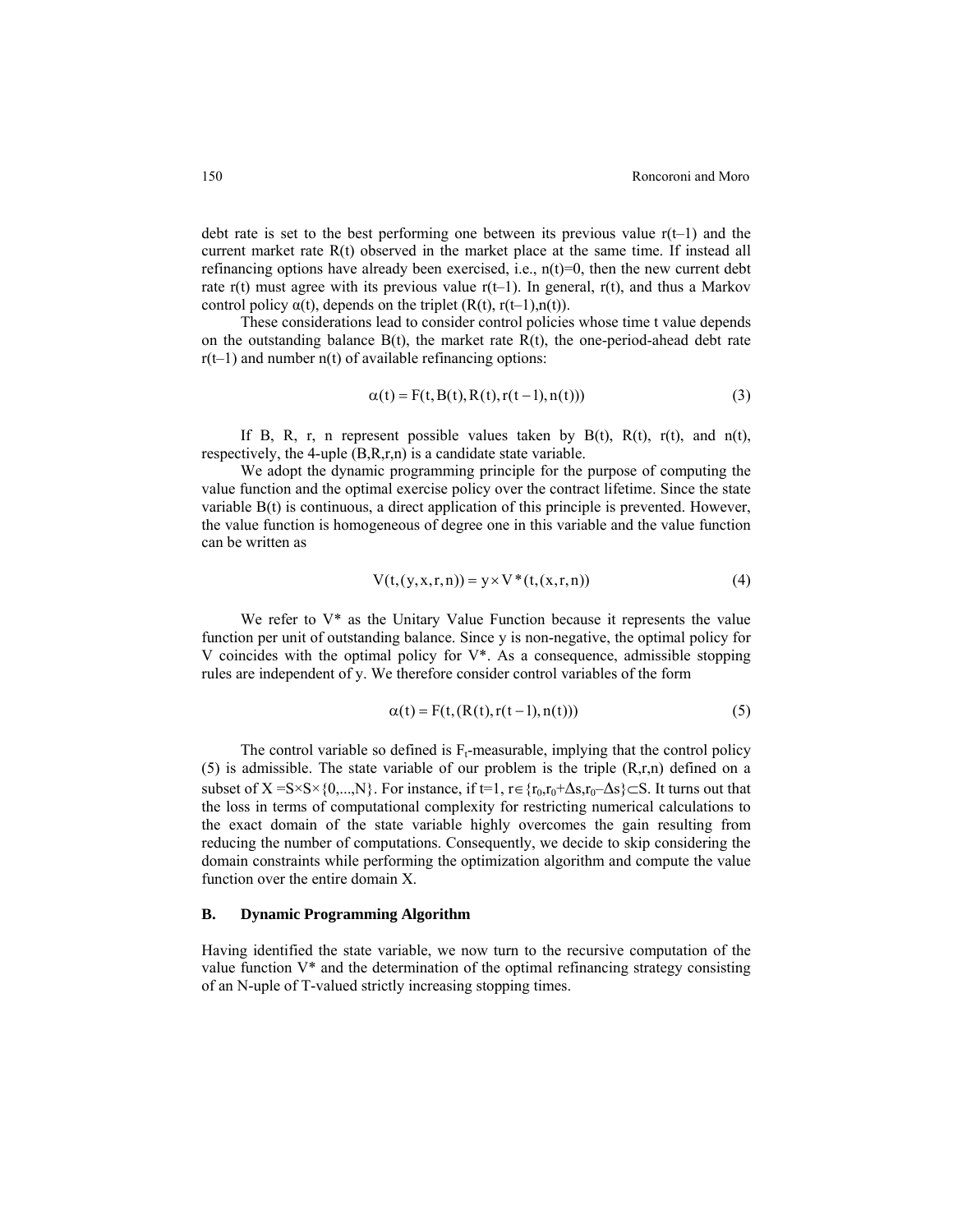#### **a**. **Time T value function**

At time T the debtor pays off the time T–1 standing capital plus the interest accrued between T–1 and T. Then the contract extinguishes and becomes worthless:

$$
V(T, (y, x, r, n)) = 0,
$$

for all admissible y, x, r, and n.

#### **b. Time t value function**

The value function at time t is to be computed by selecting the cheapest between the cost for refinancing the mortgage (CR) and the cost resulting from continuing under the standing debt rate conditions (CNR). Of course, if no refinancing opportunity is still available, the holder needs to bear the cost of continuing the contract.

$$
V(t,(y,x,r,n)) = \begin{cases} \min\{CR(t,y,x,r,n), CNR(t,y,x,r,n)\}, \text{ if } n = 1,...,N, \\ CNR^{0}(t,y,x,r), \text{ if } n = 0. \end{cases}
$$
(6)

Here, intensive computations are required.

$$
CR(t,y,x,r,n)=CP_{[t,t+1]}(y,x)+DEC(t+1,y,x,r,n-1)
$$
  
=  $y \times c(x) \times T^*(t)+E^{Px} (V(t,(B(t+1),R(t+1)(•),x,n-1)))$  (7)

where  $T^*(t) = 1/(T-t)$  is the complement to one of the coefficient T(t) and the symbol "•" indicates the argument with respect to which expectation is to be computed. Noting that 1) the time t+1 standing balance is equal to  $B(t+1)=c(r(t))\times B(t)\times T(t)$ , 2) the expected value is computed over the possible values taken by the market rate  $R(t+1)$ , and 3) V factors in the product  $y \times V^*$ , the cost for refinancing becomes:

$$
CR = y \times c(x) \times T^*(t) + E^{Px} (V(t+1, (c(x) \times y \times T(t), R(t+1)(•), x, n-1)))
$$
  
=  $y \times c(x) \times T^*(t) + c(x) \times T(t) \times y \times E^{Px} (V^*(t+1, (R(t+1)(•), x, n-1))))$ 

Analogous computations for the cost of continuation lead to

$$
CRN = CP_{[t,t+1]}(y,r) + DEC(t+1, y, x, r, n)
$$
  
=  $y \times c(r) \times T^*(t) + E^{Px}(V(t+1, (B(t+1)(•), r, n)))$   
=  $y \times c(r) \times T^*(t) + c(r) \times T(t) \times y \times E^{Px}(V^*(t+1, (R(t+1)(•), r, n)))$ 

The same cost of continuation when all options have been exercised, i.e., n=0, reads as

$$
CNR^{0}(t,y,x,r)=CNR(t,y,x,r,0).
$$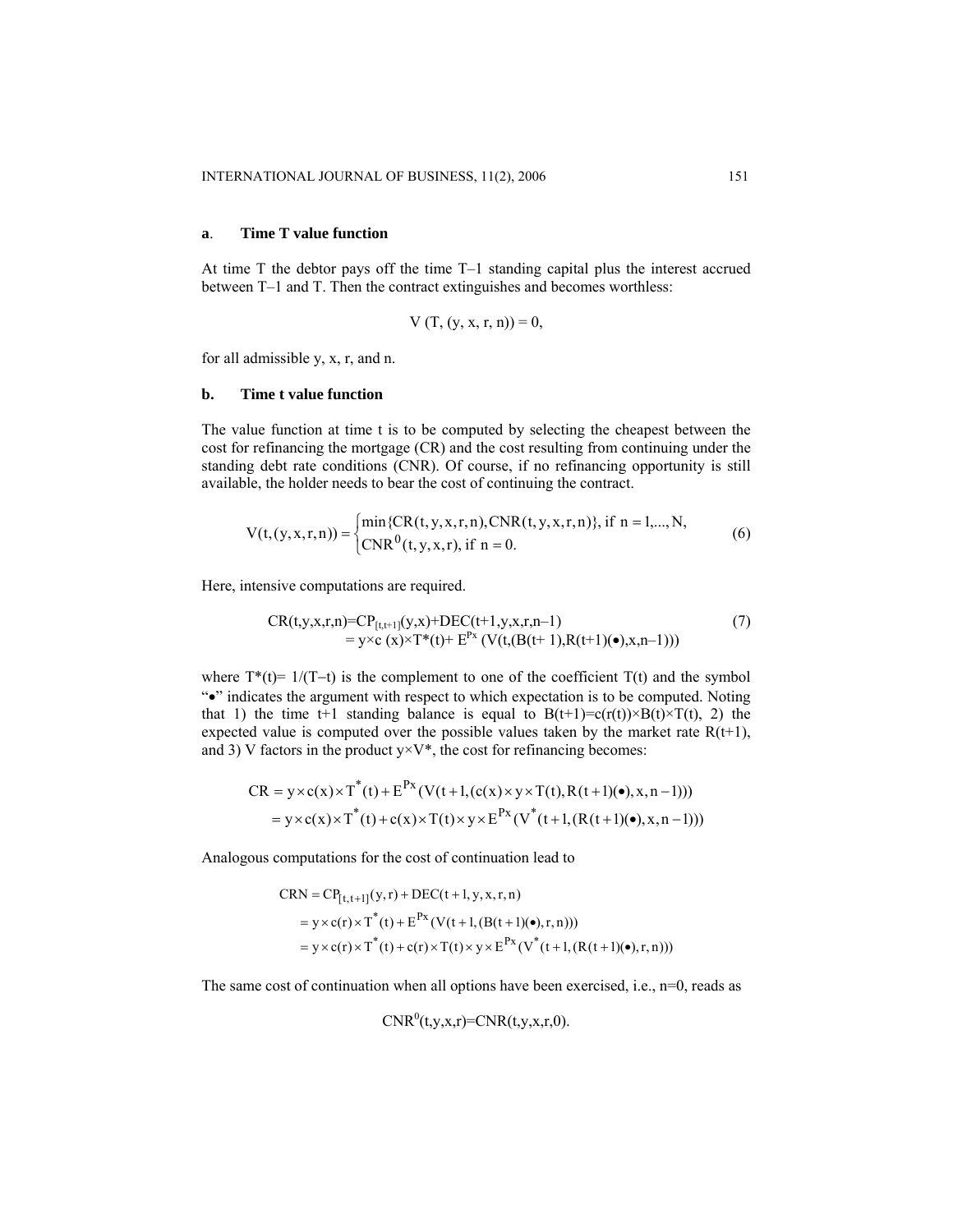By gathering these expressions altogether and dividing by the outstanding balance y we come up to a formula for the time t unitary value function:

$$
V^* = \begin{cases} \min\{c(x)T^*(t) + c(x)T(t)E^{Px}(V^*(t+1,(R(t+1)(•),x,n-1))),\\ c(r)T^*(t) + c(r)T(t)E^{Px}(V^*(t+1,(R(t+1)(•),r,n))))\} & n \ge 1\\ c(r)T^*(t) + c(r)T(t)E^{Px}(V^*(t+1,(R(t+1)(•),r,0))) & n = 0 \end{cases}.
$$

For the purpose of determining the optimal stopping rule at time t an explicit minimization is required to decide whether to refinance or not. We finally remark that the probability under which expectations are taken is determined by (1) through the rule  $P_x({y}):=P(x, y)$  in all cases.

#### **c. Time 0 value function**

At time  $t=0$  the unitary value function  $V^*$  becomes independent of variables r and n. Indeed, this is the first time the debtor is allowed to refinance and all the N options are available. Note that the debt rate on [0,1] is r<sub>0</sub> and R(1)∈{r<sub>0</sub>,r<sub>0</sub>+∆s,r<sub>0</sub>-∆s}. The value function is given by

$$
V = V^*(0, (r_0, r_0, N)) = c(r_0) \times T^*(0) + c(r_0) \times T^*(0) \times E^{Pr_0}(V^*(1, (\bullet, r_0, N)))
$$

This is the fair price of the mortgage contract at time 0.

## **IV. TRANSACTION COSTS**

To provide an effective disincentive many mortgages prescribe a fee to apply upon prepayment: the mortgagor wishing to extinguish the contract is required to pay an additional fee usually ranging from 0.5 to 2 percentage points over the outstanding balance. A slight modification is required to accommodate this feature with our framework. Again, the value function factorizes as

$$
V(t, (y, x, r, n)) = y \times V^*(t, (x, r, n))
$$
\n(8)

Since transaction costs are proportional to the outstanding balance, they can be included into the value function as a constant adding to the function CR. Let φ represent the outstanding balance quota that is singled out as a prepayment fee. In general, the time t value function  $V^* = V^*(t, (x, r, n))$  per unit balance is computed as

$$
V^* = \begin{cases} \min\{c(x)T^*(t) + c(x)T(t)E^{Px}(V^*(t+1,(R(t+1)(•),x,n-1))) + \phi, \\ c(r)T^*(t) + c(r)T(t)E^{Px}(V^*(t+1,(R(t+1)(•),r,n)))) \} & n \ge 1 \\ c(r)T^*(t) + c(r)T(t)E^{Px}(V^*(t+1,(R(t+1)(•),r,0))) & n = 0 \end{cases}
$$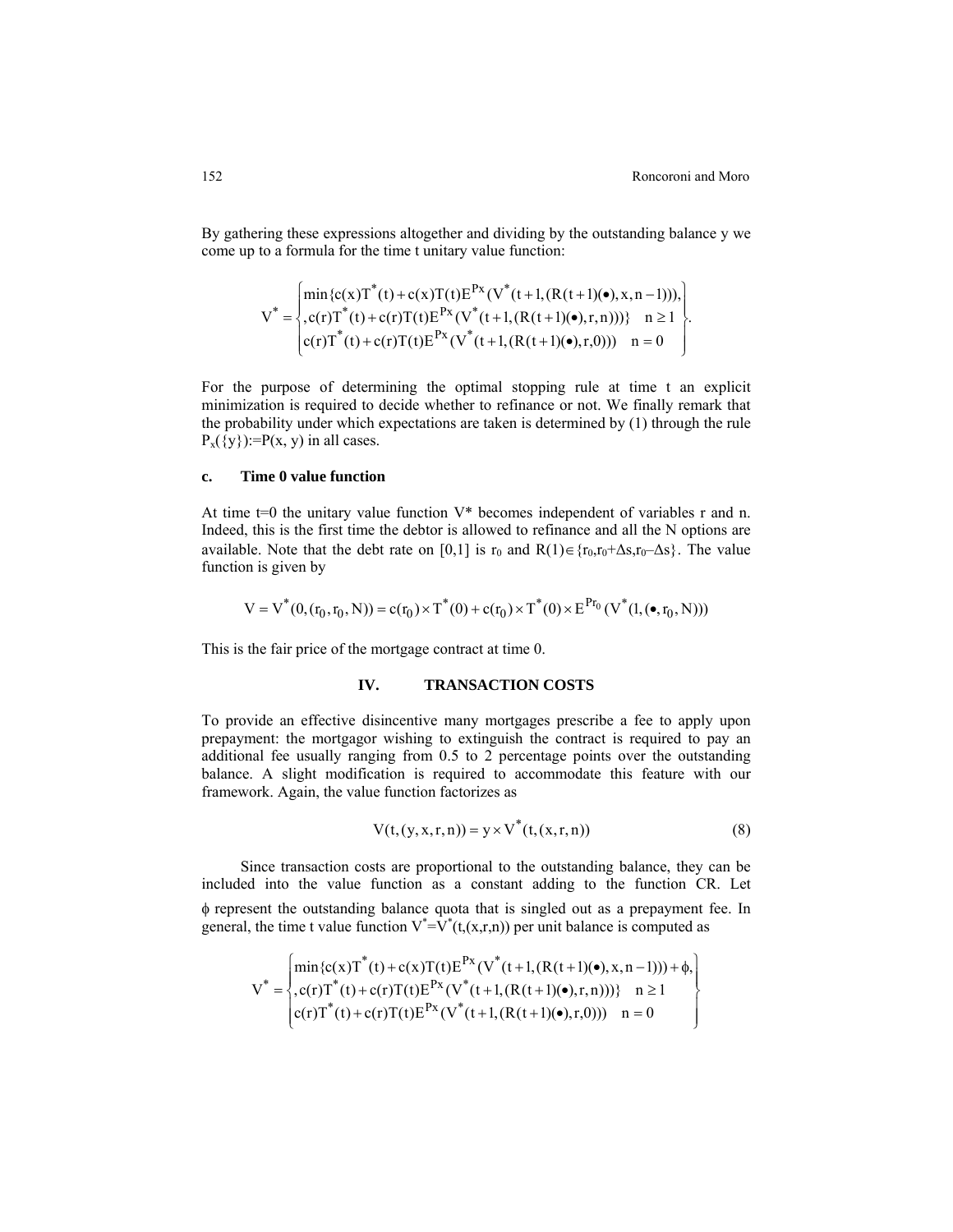## **V. EMPIRICAL RESULTS**

We computed the fair value of the contract  $V(0,(1,r_0,N))$  corresponding to a standing rate  $r_0 = 5\%$  an a number N=4 of refinancing opportunities. This is the minimal cost for the mortgagor, namely the one resulting from the optimal control policy. We obtain an optimal cost equal to 1.4404.

The optimal refinancing policy is expressed as a rule transforming any possible configuration of the state variable into an action consisting of either continuing or refinancing the mortgage. To have a concrete idea about the optimal policy, we plot a sample path of the market rate process and indicate the four optimal refinancing times (see Figure 1). Notice that the first refinancing option is exercised after a few weeks compared to the repayment horizon. While market rates increase for about 75 weeks, no refinancing takes place. In the following weeks, market rates steadily decrease and a new refinancing option is exercised as soon as they go below the standing debt rate. The remaining two options are exercised in a relatively narrow time window, always at points of minimum along the rate path. Naturally, this behavior is specific to the examined path and other samples may give rise to different control actions.

A clearer picture of the optimal control policy is obtained by computing the distributions of the four optimal refinancing times. Analytical expressions for these distributions are not available. However, we may compute a sample estimate of their shape by simulating a large number of trajectories, then storing the corresponding optimal stopping times, and finally computing the relative frequency histogram of the four refinancing times. Figure 2 shows a sample probability distribution for the first two optimal refinancing times as obtained through 10,000 sample paths of the market rate process. The first option tends to be exercised within the first two weeks, whereas the second stopping time seems to span a wider time period. It is interesting to note that a refinancing option is never exercised during the first period. The first refinancing time displays a spiky distribution with a maximum attained at time  $t=2$ . It seems that if the market rate decreases during the first period, the high proximity to the initial period tends to offset the advantage stemming from refinancing. On the contrary, if the market rate decreases in the second period, this effect reverses and the mortgage is refinanced.

Figure 3 shows the last two refinancing times. These times cluster on the farthest end of the horizon spectrum. However, they also display a marked spiky behavior. We also computed the empirical relative frequency of the first refinancing time over 10,000 and 100,000 sample paths. Figure 4 displays the two distributions obtained by independent path generations. The two graphs exhibit similar properties, showing that convergence to the exact distribution of the first refinancing time is fairly quick. In particular, the large spike occurring in about 50 weeks seems to be an intrinsic feature of the control policy.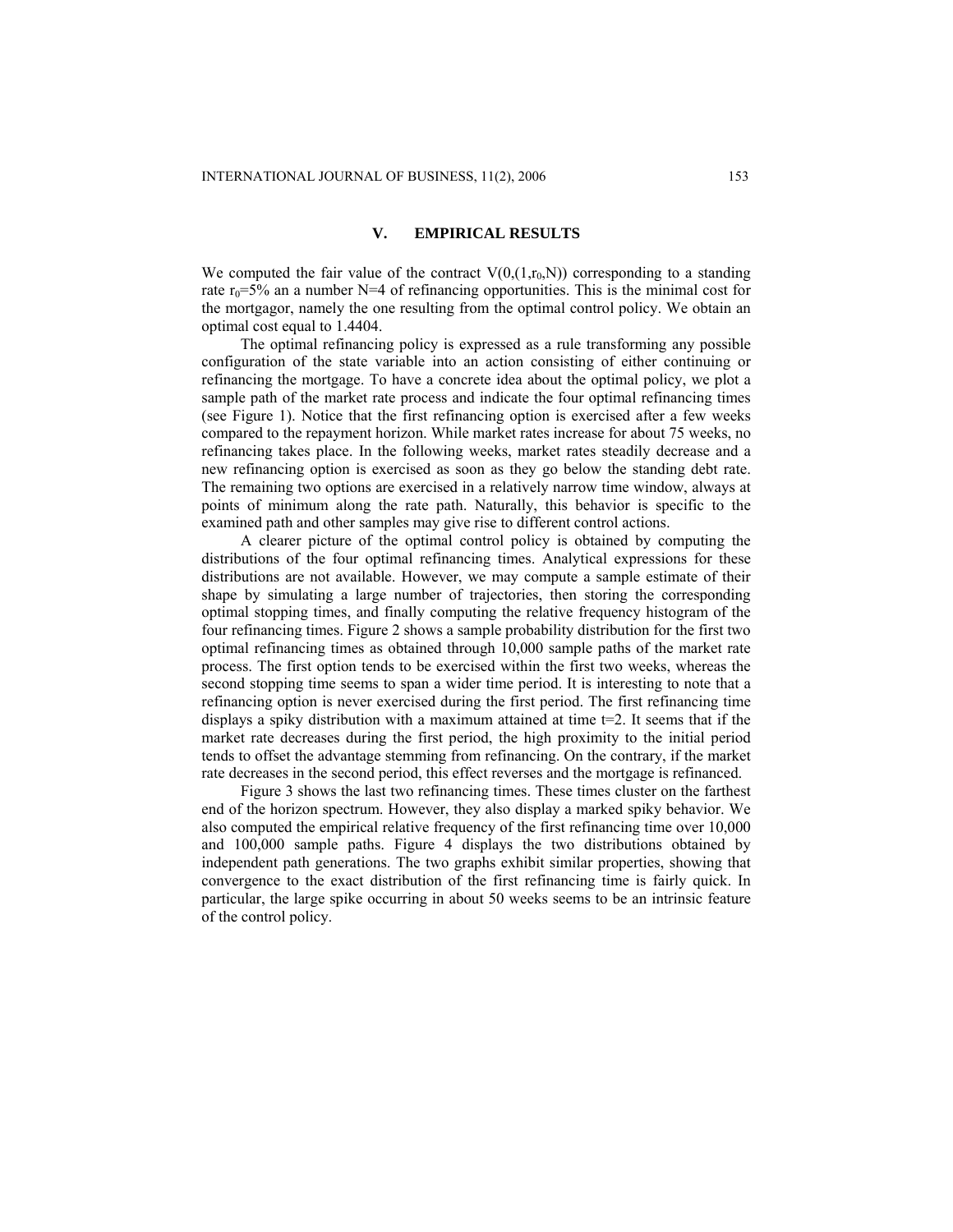

**Figure 1** 

Note: Sample trajectory of the market rate of interest. Expression "→ ref " indicates the four optimal refinancing times.

## **Figure 2**



Notes: Sample probability distribution of the first two refinancing times over  $n = 10,000$  sample paths.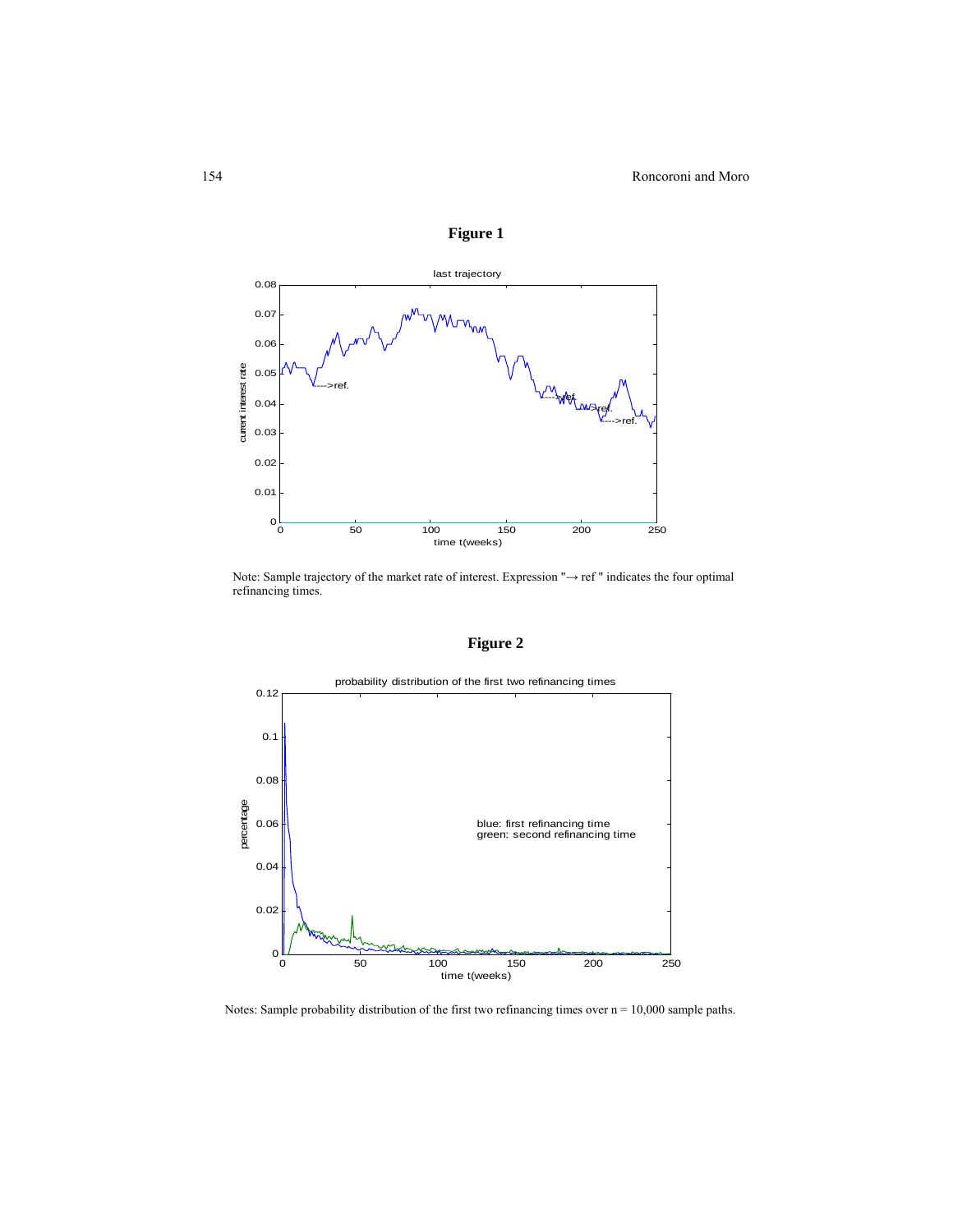



Notes: Sample probability distribution of the last two refinancing times over  $n = 10,000$  sample paths.





Notes: First optimal refinancing time sample distributions computed over alternative sample sizes. Case 1: (plain line) sample size = 10,000. Case 2: (dotted line) sample size = 100,000.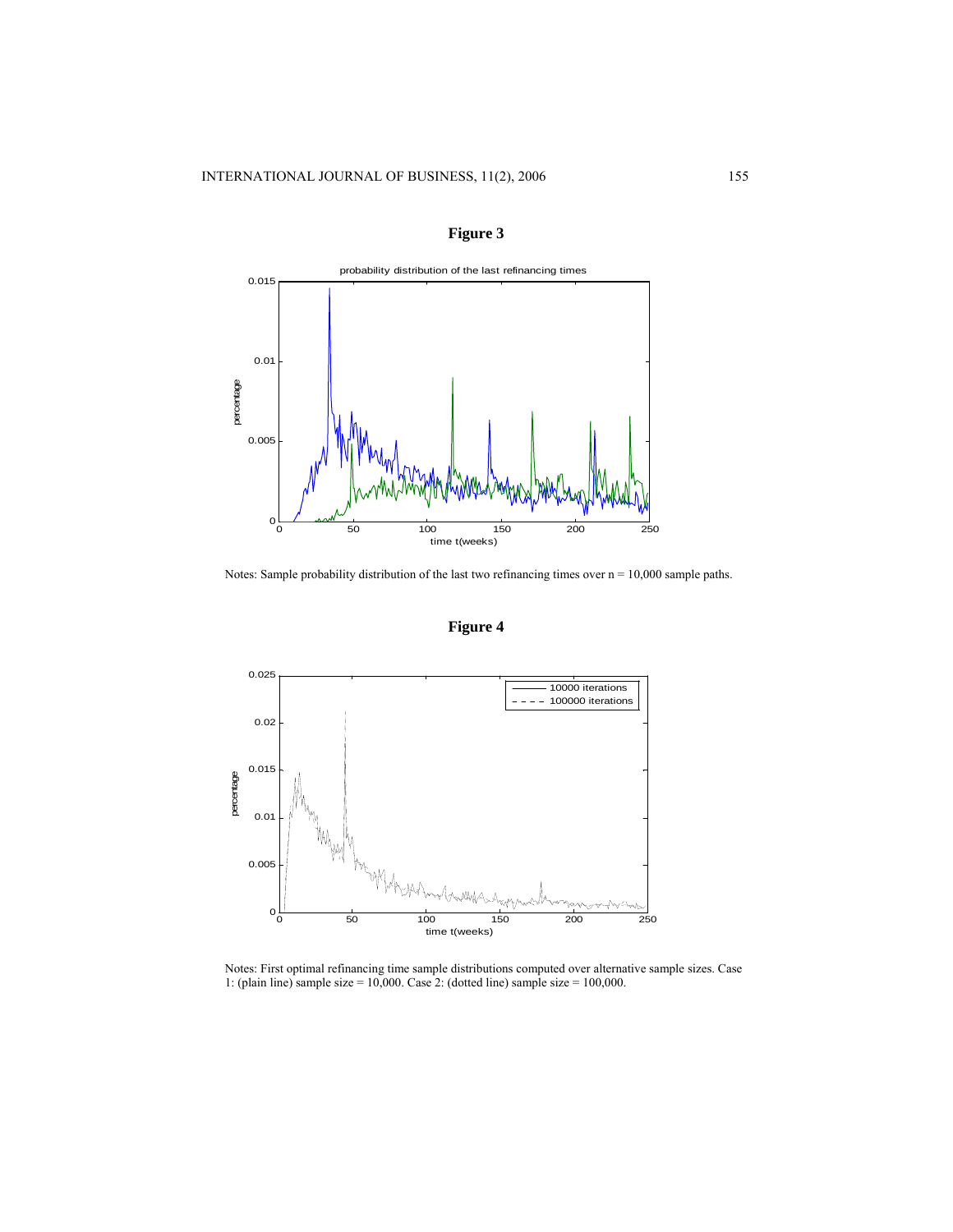Our final experiment checks for the behavior of the mortgage value as a function of the entry level mortgage rate  $r_0$  and an additional fee is applied to any refinancing decision. Interest rates vary from 1 to 9 percentage points. Prepayment fees range from 0 to 2 percentage points over the standing capital. The contract is supposed to expire in 180 months and 4 refinancing opportunities are allotted at the outset. Figure 5 reports a plot of the corresponding two-dimensional surface. It is clear that higher entry rates or larger fees have a negative effect on the minimal cost attainable by the mortgage holder. This is reflected by an increase in the time 0 value function as shown by the graph.



Notes: Mortgage value under optimal refinancing policy across varying entry-level mortgage rates and prepayment fees.

## **VI. CONCLUSION**

We have introduced a model for the endogenous determination of the optimal refinancing policy for mortgage loans under constrained refinancing opportunities. Dynamic programming allowed us to explicitly compute the strategy in terms of three state variables: the standing debt rate, the current market rate, and the residual number of refinancing options. The model can easily be extended to include transaction costs incurring upon a prepayment. We have numerically computed the distribution of multiple exercise policies under alternative scenarios and have shown the joint impact of entry-level interest rates and prepayment fees on the value of the mortgage.